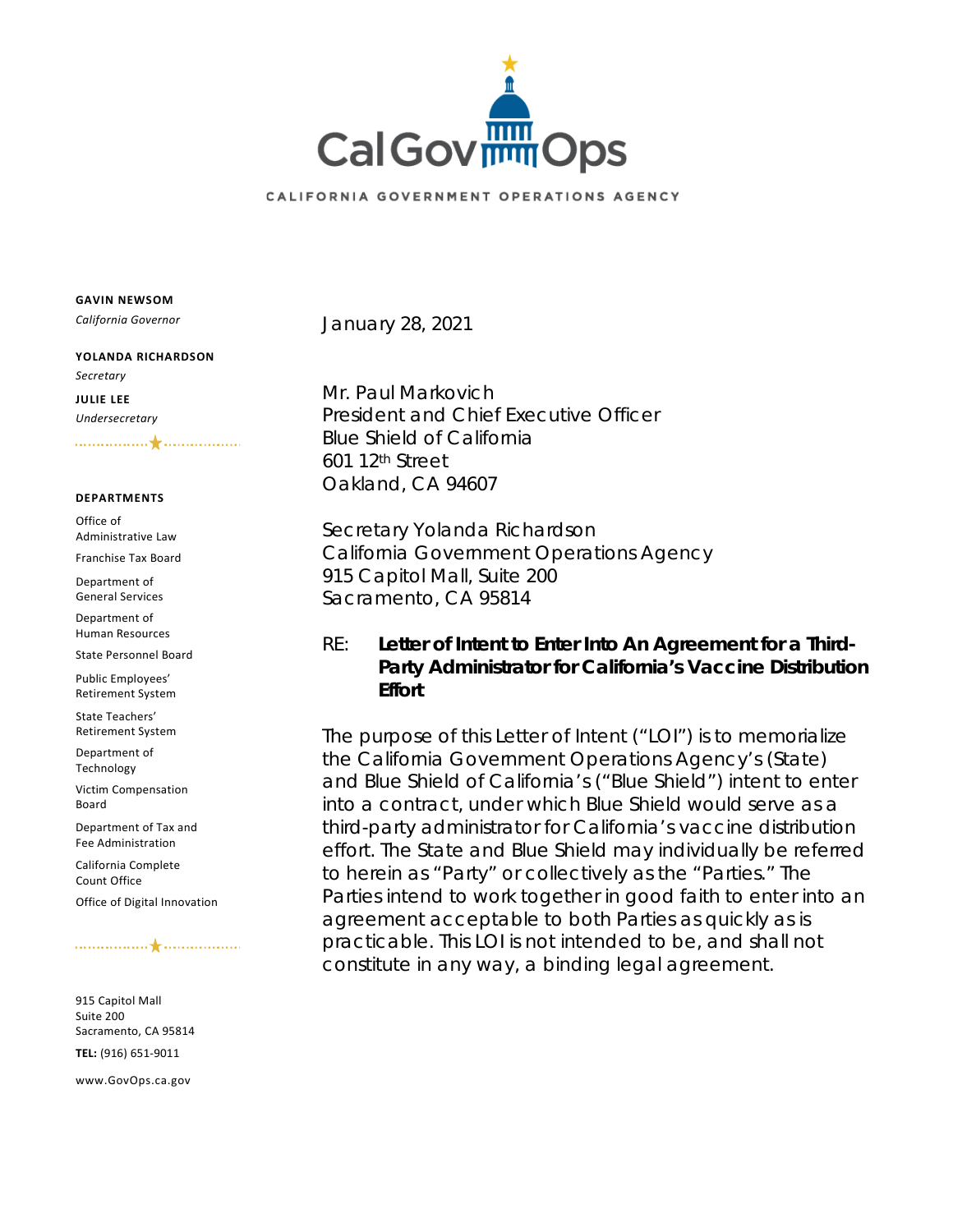**YOLANDA RICHARDSON**  *Secretary*

- 1. Authority for Emergency Contract. The State has determined that this contract is needed to facilitate efficient distribution of the COVID-19 vaccine as a solution to the COVID-19 emergency. Therefore, pursuant to the March 4, 2020 COVID-19 ("COVID") State of Emergency Proclamation and Order (SOE), paragraph 2, the Parties will enter into an emergency contract for a third-party administrator for California's vaccine distribution effort in order to mitigate the effect of and prevent the spread of COVID. In addition to the SOE, the Parties are statutorily authorized, pursuant to Public Contract Code section 1102, to enter into said emergency agreement.
- 2. Outline for Scope of Work. Develop and manage a network of providers by executing contracts with providers that meet the State's criteria for the distribution and administration of COVID vaccines at mobile clinics, vaccine hubs, mega vaccination sites, and to atrisk patients in-home. Collaborate to design, manage, and distribute start-up cost payments to vaccine providers to help enable them to vaccinate a high volume of patients. Collaborate on the design and implementation of a system of incentive payments to encourage vaccine providers to use their allocated vaccine quickly, efficiently, at high volume, and with a focus on the communities that have been disproportionately impacted by COVID. Create a real-time data aggregation and reporting platform for ongoing reporting and recommendations regarding vaccine allocation adjustments throughout the network. Develop and implement response strategy recommendations for disproportionally impacted communities using evidence-based strategies.
- 3. Terms and Conditions. While both Parties acknowledge and understand that the Third-Party Administrator for California's Vaccine Distribution effort contract will be entered into pursuant to emergency authority, the Parties agree to work in good

915 Capitol Mall Suite 200 Sacramento, CA 95814 **TEL:** (916) 651-9011

www.GovOps.ca.gov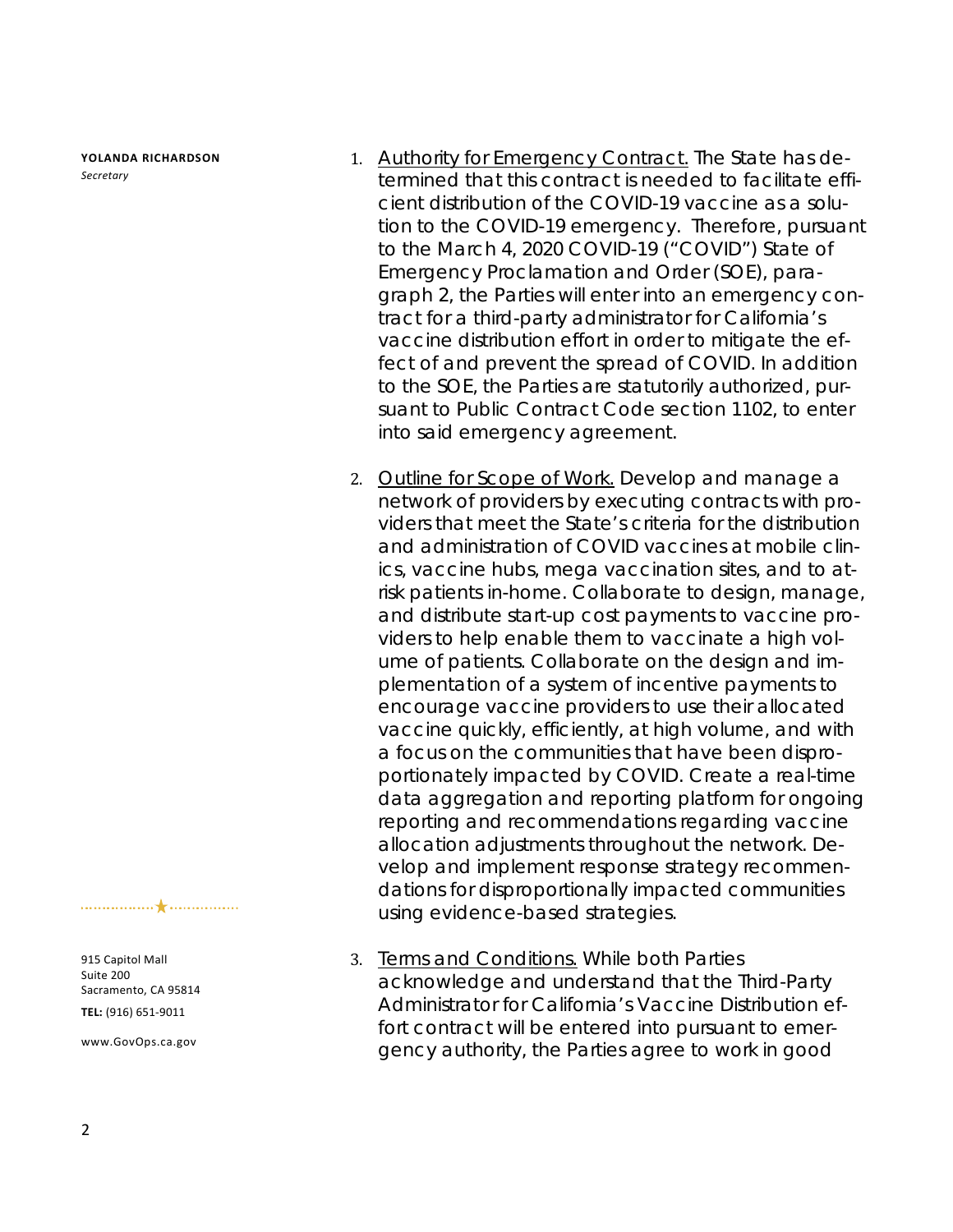**YOLANDA RICHARDSON**  *Secretary*

faith to include the State's standard terms and conditions as commercially reasonable given the dynamic nature and uncertainty of the COVID emergency and reconcile the Parties' conflicting terms where appropriate. These terms may include but are not limited to:

- General Terms and Conditions for non-IT services contracts (GTC 04/2017)[1](#page-2-0)
- Contractor Certification Clauses (CCC 04/2017)[2](#page-2-1)
- Federally Funded Contract Terms required by State Contracting Manual, Volume 1, Section 3.11
- Required terms for FEMA reimbursement
- Any obligations resulting from Third-Party Administrator status and/or as a regulated health plan and member of the Blue Cross Blue Shield Association

Blue Shield further acknowledges that any applicable FEMA Terms and Conditions<sup>[3](#page-2-2)</sup> are non-negotiable and required for federal reimbursement. Parties agree to develop special terms and conditions as appropriate.

4. Contract Amount. Blue Shield is committed to assisting the State with responding to and mitigating the effects of COVID-19 through vaccine distribution and administration. The Parties are developing the budget details. Blue Shield intends that the contract payments to Blue Shield will be at or near Blue Shield's cost for providing the services, that it will not profit from this agreement, and that the Parties will reconcile any overpayments to ensure that this agreement does not result in any profit to Blue Shield.

915 Capitol Mall Suite 200 Sacramento, CA 95814

**TEL:** (916) 651-9011

<span id="page-2-2"></span><span id="page-2-1"></span><span id="page-2-0"></span>www.GovOps.ca.gov

<sup>1</sup> [https://www.dgs.ca.gov/OLS/Resources/Page-Content/Office-of-Le](https://www.dgs.ca.gov/OLS/Resources/Page-Content/Office-of-Legal-Services-Resources-List-Folder/Standard-Contract-Language)[gal-Services-Resources-List-Folder/Standard-Contract-Language](https://www.dgs.ca.gov/OLS/Resources/Page-Content/Office-of-Legal-Services-Resources-List-Folder/Standard-Contract-Language)  $2$  Ibid.

<sup>&</sup>lt;sup>3</sup> Copy of FEMA Terms and Conditions are provided with this LOI